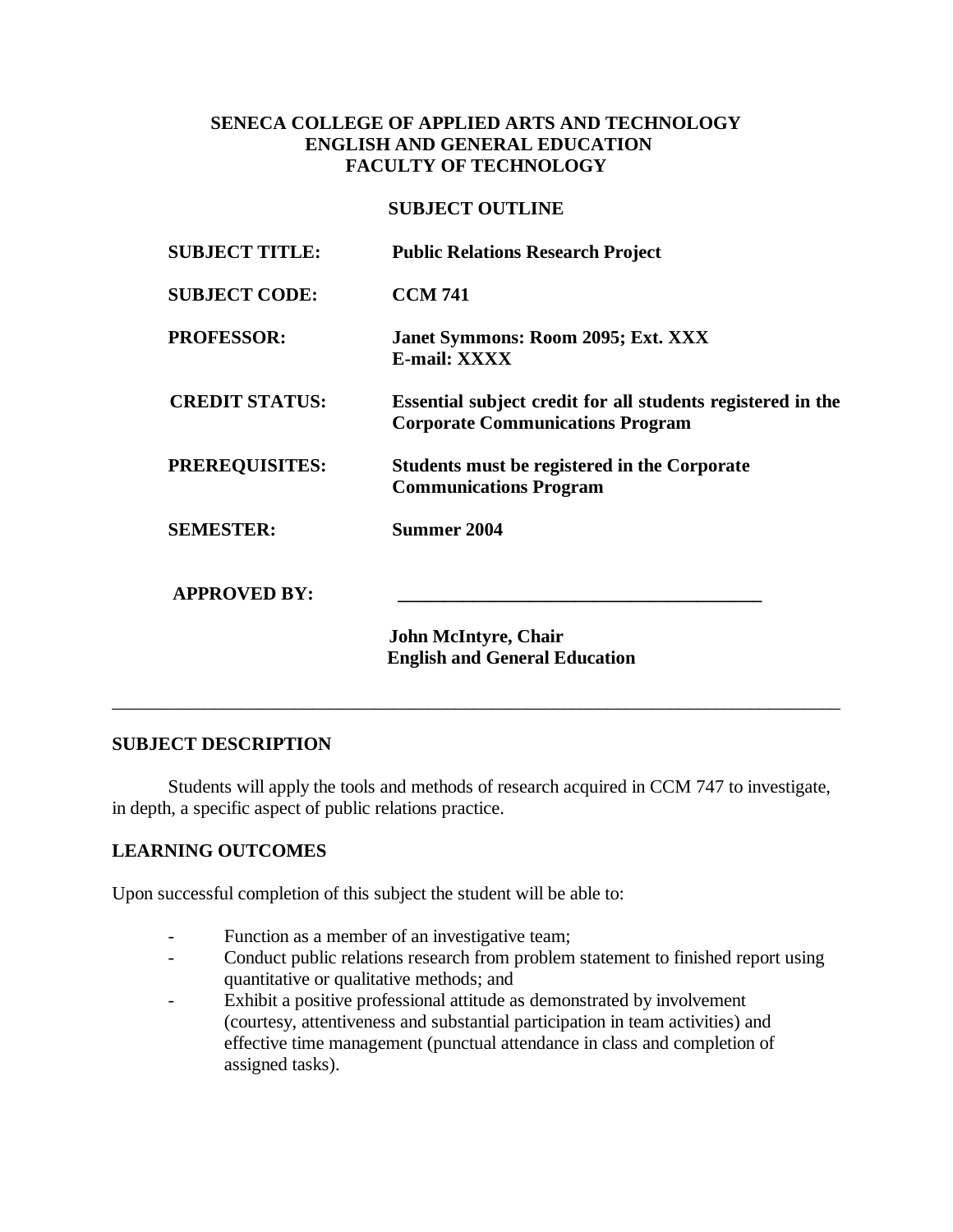#### **Marking Scheme**

| <b>Problem Statement</b>         | 10% |
|----------------------------------|-----|
| Progress Reports, draft report & |     |
| mid-term presentation            | 30% |
| <b>Final Research Report</b>     | 40% |
| News release                     | 10% |
| <b>Presentation of Findings</b>  | 10% |

All participants in a group receive the same grade for each assignment. To be eligible to pass the course, each member of a team must evaluate his or her team mates individually and submit confidential, comprehensive evaluations (see attached evaluation form) to the Academic Advisor with the Final Report. In addition, the Professor will take into account the Peer Evaluations when determining each participant's final mark; a participant's final mark may be adjusted by up to two grades (PLUS or MINUS) on the basis of the Peer Evaluation. **Assignments will not be accepted after the due date.**

The professor and the coordinator of the corporate communications program must approve research proposals before the research project begins.

Learners must employ the highest degree of ethics when conducting their research and writing their report.

Final reports must be written in APA style and have a professional appearance. Reports that do not strictly adhere to the APA style will not be accepted for marking. One grade will be deducted for every three typographical, grammatical, punctuation, stylistic or spelling errors. You must have an APA proofreader review your report before submitting it to the professor. Be sure to allow approximately eight days turnaround for this review. Budget approximately \$150 for proofreading and submit a copy of the paid invoice with your report. Book your proof-reader several weeks in advance to ensure that he or she can meet your deadline.

What is required is a REPORT -- not an essay or thesis. The report should be comprised of a critical survey of the literature and research methods and findings, together with clearly drawn and well-supported conclusions. Learners should indicate what values these findings have to current and future public relations practice.

One cerlox-bound, professionally presented copy of the report, with a clear plastic front cover, is to be presented to the professor in your assigned classroom during the first hour of the last class of the semester. Late reports will not be accepted.

Learners are responsible for getting **all** information about arrangements and assignments given in the class. If you are absent, get this information from another student. **Be sure to work on the buddy system.**

This subject is an individual investigation or analysis of contemporary public relations practice. Your professor will supervise and guide you during the preparation of the project. Be sure all members of your group attend each appointment. Come to the meetings prepared -- a short agenda will ensure that you maximize your time. Your mark for Progress Reports will be determined largely by your systematic progress in research methods and in your work plan. This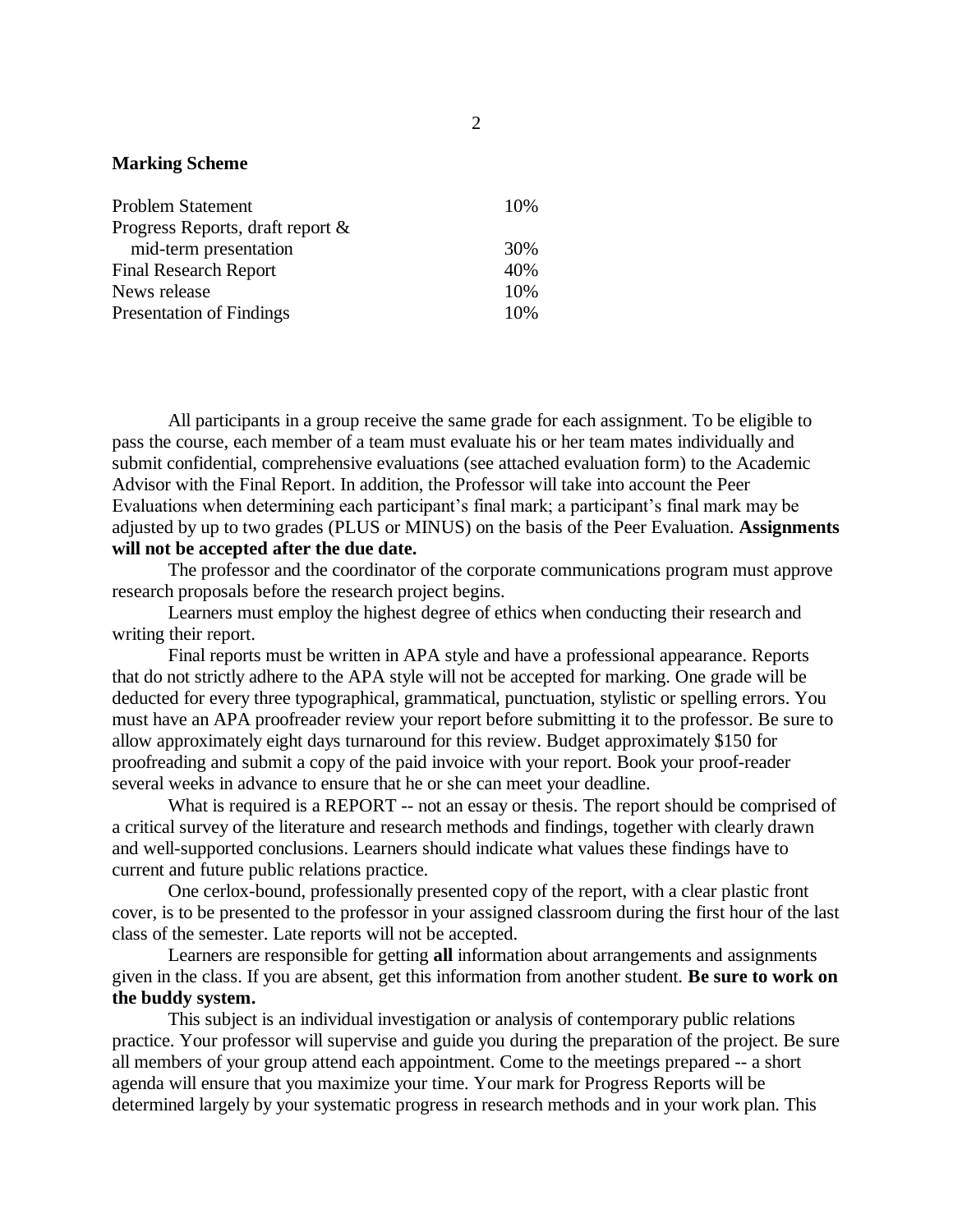means you must meet your deadlines, and provide a professional, business-like presentation at each meeting. If you are running into problems, bring a list of questions to the meetings.

#### **Due Dates**

Assignments will not be accepted after the due date.

### **Presentational Aids/Audio Equipment**

Students are required to make their own arrangements for presentational aids or audio equipment. Prepare a back-up plan in case of non-delivery of equipment or equipment failure.

# **Required Text:**

Gray, G. and Guppy, N. (1999) *Successful Surveys*. (2nd ed.). Toronto: Harcourt Canada.

### **Resource Texts**

Abbey-Livingston, D., & Abbey, D.S. (1982). *Enjoying Research? A `How to' Manual on Needs Assessment*. Toronto: Queen's Printer for Ontario. (Available online: http://www.lin.ca/lin/resource/html/sp0070%5B1%5D.pdf)

Cutlip. M.S., Center, A.H. and Broom, G.M. (2000). *Effective Public Relations*. (8<sup>th</sup> Edition). Upper Saddle River, NJ: Prentice Hall, Inc.

GPA

Also, learners should refer to their copy of the CCM 747 subject outline for a list of helpful books.

#### **GRADING POLICY**

| $A+$      | $90\% - 100\%$ | 4.0 |
|-----------|----------------|-----|
| A         | 80% - 89%      | 4.0 |
| $B+$      | 75% - 79%      | 3.5 |
| B         | 70% - 74%      | 3.0 |
| $C_{\pm}$ | $65\% - 69\%$  | 2.5 |
| C         | $60\% - 64\%$  | 2.0 |
| D         | 55% - 59%      | 1.0 |
| F         | $0\% - 54\%$   |     |

# **ATTENDANCE**

Consistent attendance is important for success in this course. If you are absent from class, you are still responsible for the material and assignments.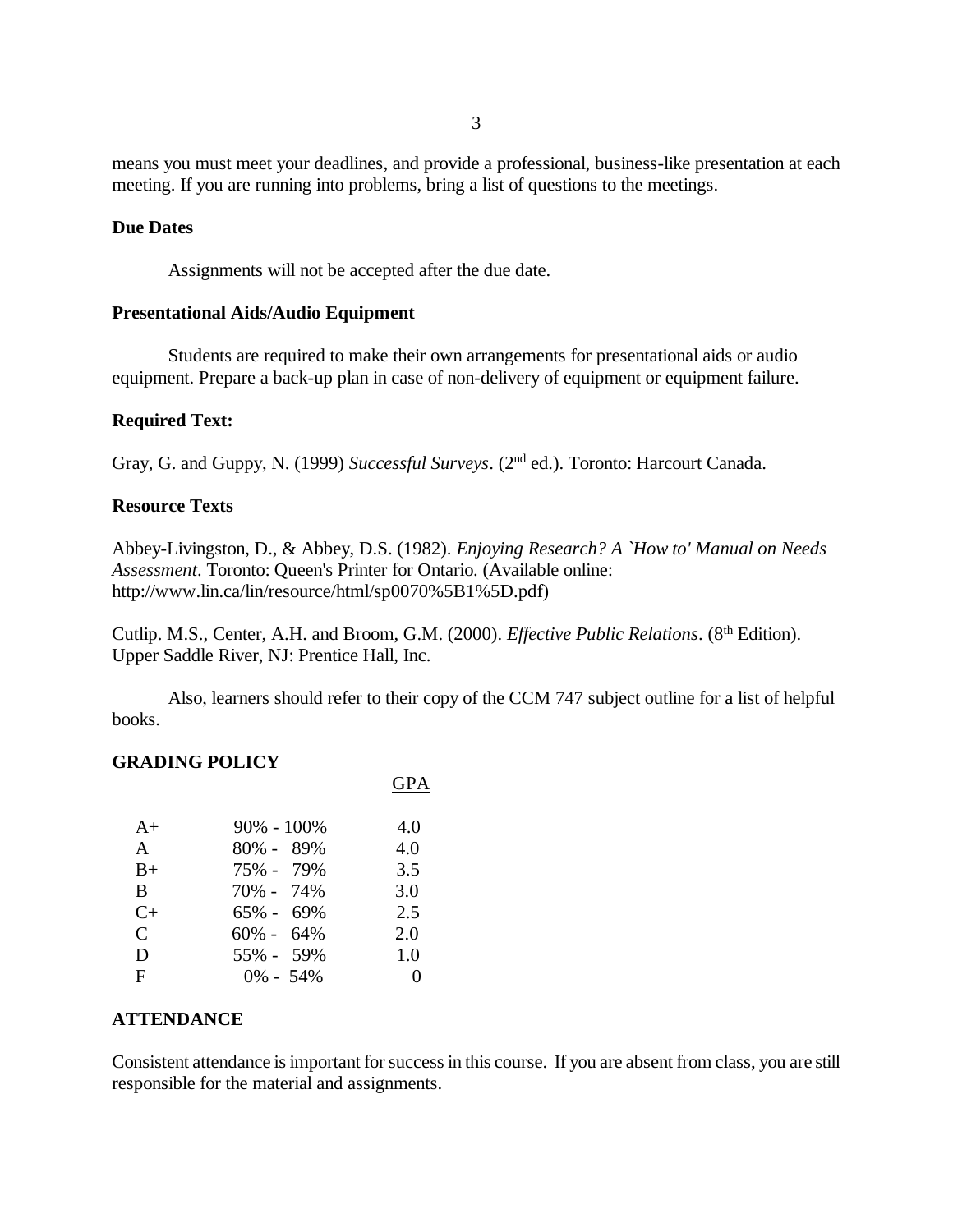# **DROPPING A SUBJECT**

It is the responsibility of the student wishing to drop this subject to notify the professor and the Office of the Registrar on/or before the deadline stated in the Student Handbook. A **"Timetable Change Form"** must be completed and signed by an administrator of English and General Education and delivered by the student to the Registrar by the deadline.

### **STUDENT/FACULTY CONSULTATION OUTSIDE CLASSROOM HOURS**

Students are encouraged to consult the professor with subject-related questions outside class time. To arrange a consultation at a mutually agreeable time, students should speak with the professor during regularly scheduled classes or in the professor's office or via telephone.

### **ACADEMIC REGULATIONS**

Students are responsible for being aware of college regulations in the Academic Policy Handbook.

# **CHEATING AND/OR PLAGIARISM**

Section 8.9 - Seneca College Academic Policy

Cheating and/or plagiarism are offences that will not be tolerated by the College. Such offences occur when a student violates the procedures governing the administration of examinations, tests or other means of evaluating student achievement in a subject or program.

# **STUDENT APPEALS**

Section 11 - Seneca College Academic Policy

You have the right to appeal academic decisions of the College. The procedures for informal and formal appeals are outlined in the College Academic Policy.

Students must keep all assignments (including drafts and outlines) and exercises until they receive their final grade. No appeal will be considered unless a **complete** file is submitted at the time of the appeal. **A lost assignment is no excuse.**

If a student disagrees with the evaluation of an assignment or with a final grade, **the student must first discuss the matter with the professor** in an attempt to resolve the disagreement. If the matter is not resolved, the student should discuss the problem with the chair of English and General Education.

For further information on appeals, please consult the Academic Policy Handbook.

As a student at Seneca College, you are expected to read the College Academic Policy and your College Student Handbook. Please note that this information is very important.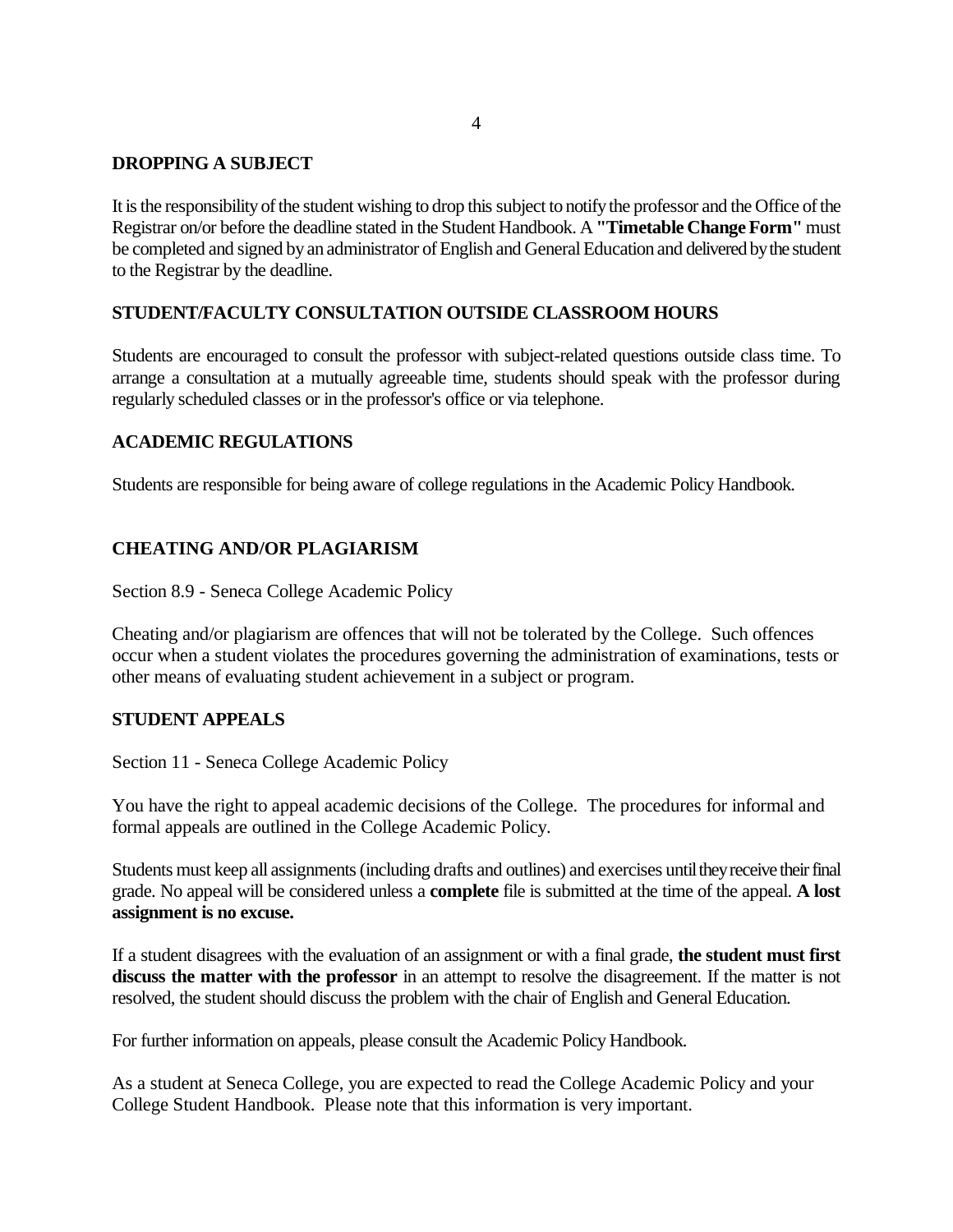# **STUDENT RIGHTS AND RESPONSIBILITIES**

Students should be aware of their rights and responsibilities. They should consult the Student Handbook.

# **DISCRIMINATION AND HARASSMENT**

All students and employees have the right to study and work in an environment that is free from discrimination and/or harassment. Language or activities that defeat this objective violate the College Policy on Discrimination/Harassment and shall not be tolerated. Information and assistance are available from The Centre for Equity and Human Rights. For more information on Student Rights and Responsibilities, please consult the Student Handbook**.**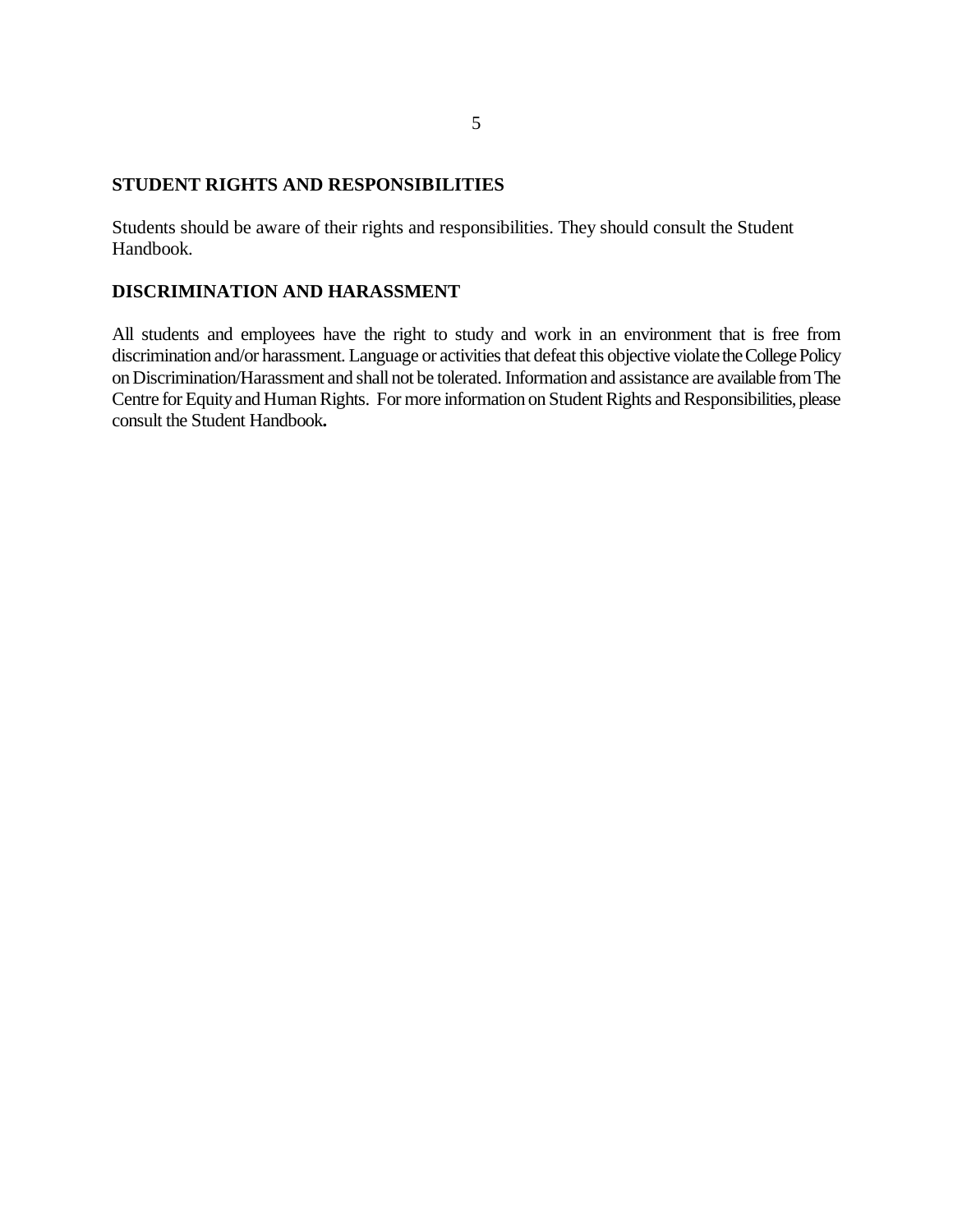# **CCM 741 Class Schedule**

| WEEK:    | TOPIC:                                                                                                                                    |
|----------|-------------------------------------------------------------------------------------------------------------------------------------------|
| May. 13  | Introduction & housekeeping                                                                                                               |
| May. 22  | Team Meetings; problem statements due                                                                                                     |
| Jan. 29  | <b>Team Meetings</b>                                                                                                                      |
| Feb. 4   | Team Meetings; literature review due                                                                                                      |
| Feb. 12  | <b>Team Meetings</b>                                                                                                                      |
| Feb. 18  | <b>Team Meetings</b>                                                                                                                      |
| Feb 25   | Team Progress Presentations: Highlight the process, problems anticipated,<br>effectiveness of research method(s) and preliminary results. |
| Mar. 4   | <b>READING WEEK: No Classes</b>                                                                                                           |
| Mar. 11  | <b>Team Meetings</b>                                                                                                                      |
| Mar. 18  | Team Meetings; draft research reports due                                                                                                 |
| Mar. 25  | <b>Team Meetings</b>                                                                                                                      |
| Apr. $1$ | <b>Team Meetings</b>                                                                                                                      |
| Apr. 8   | <b>Team Meetings</b>                                                                                                                      |
| Apr. 15  | Final Presentations; final reports, peer evaluations and news release due                                                                 |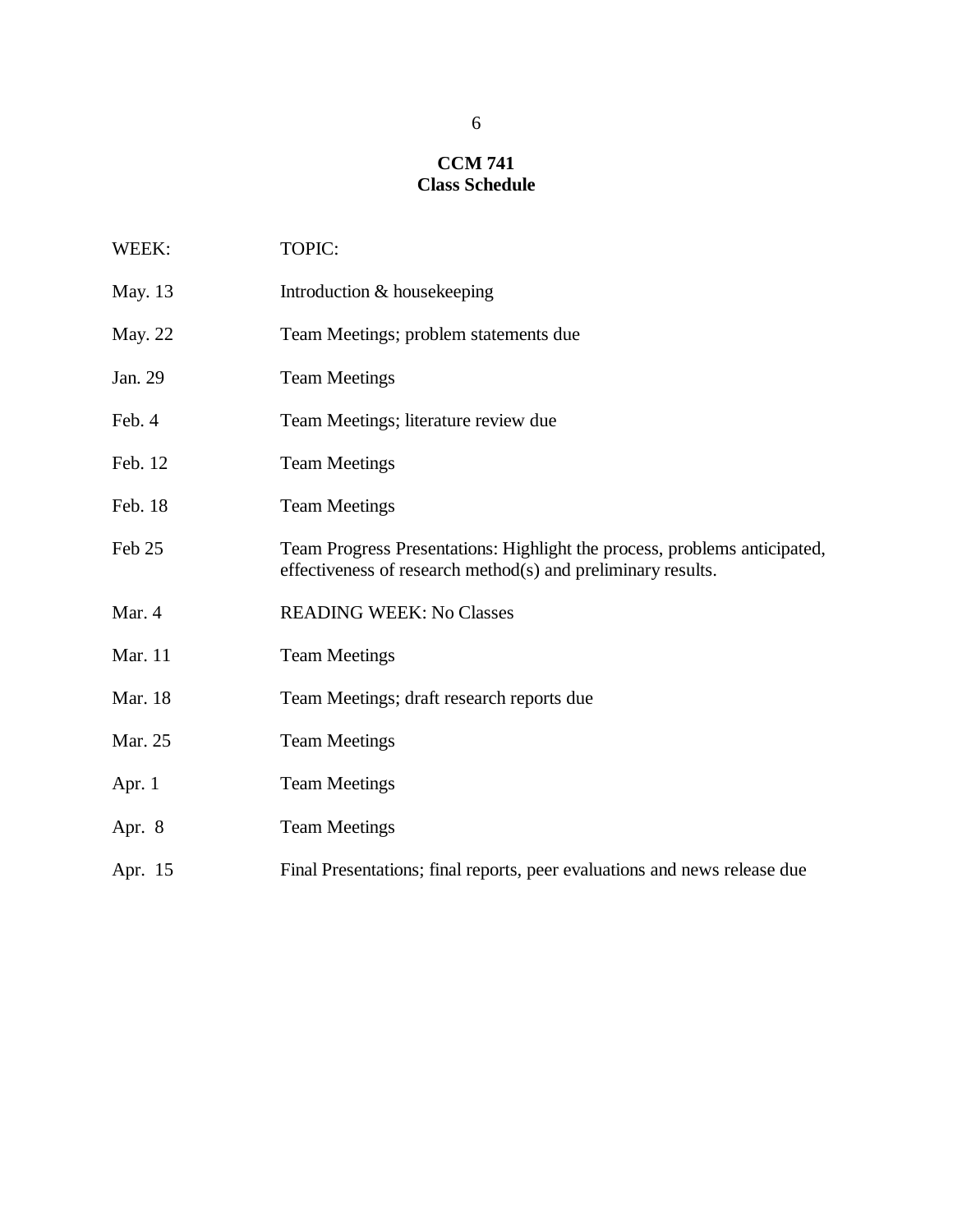# Table of Contents

| Page                                               |
|----------------------------------------------------|
|                                                    |
| Chapter 1: The Problem                             |
| 4<br>Definition of terms                           |
| Chapter 2: Literature Review                       |
| Background<br>Summary                              |
| Chapter 3: Methodology                             |
| Assumption                                         |
| Survey                                             |
| Sampling                                           |
| Data collection and recording                      |
| Data processing and analysis                       |
| Description of survey participants<br>Focus groups |
| Interview methodology                              |
| Description of interview participants              |
| Limitations                                        |
| Chapter 4: Findings                                |
| Survey findings                                    |
| Interview findings                                 |
| Focus group findings                               |
| Chapter 5: Conclusion                              |
| Summary                                            |
| Conclusions                                        |
| Implications for practice                          |
| Implications for further research                  |
| Recommendations<br>Limitations                     |
|                                                    |
| References                                         |

iii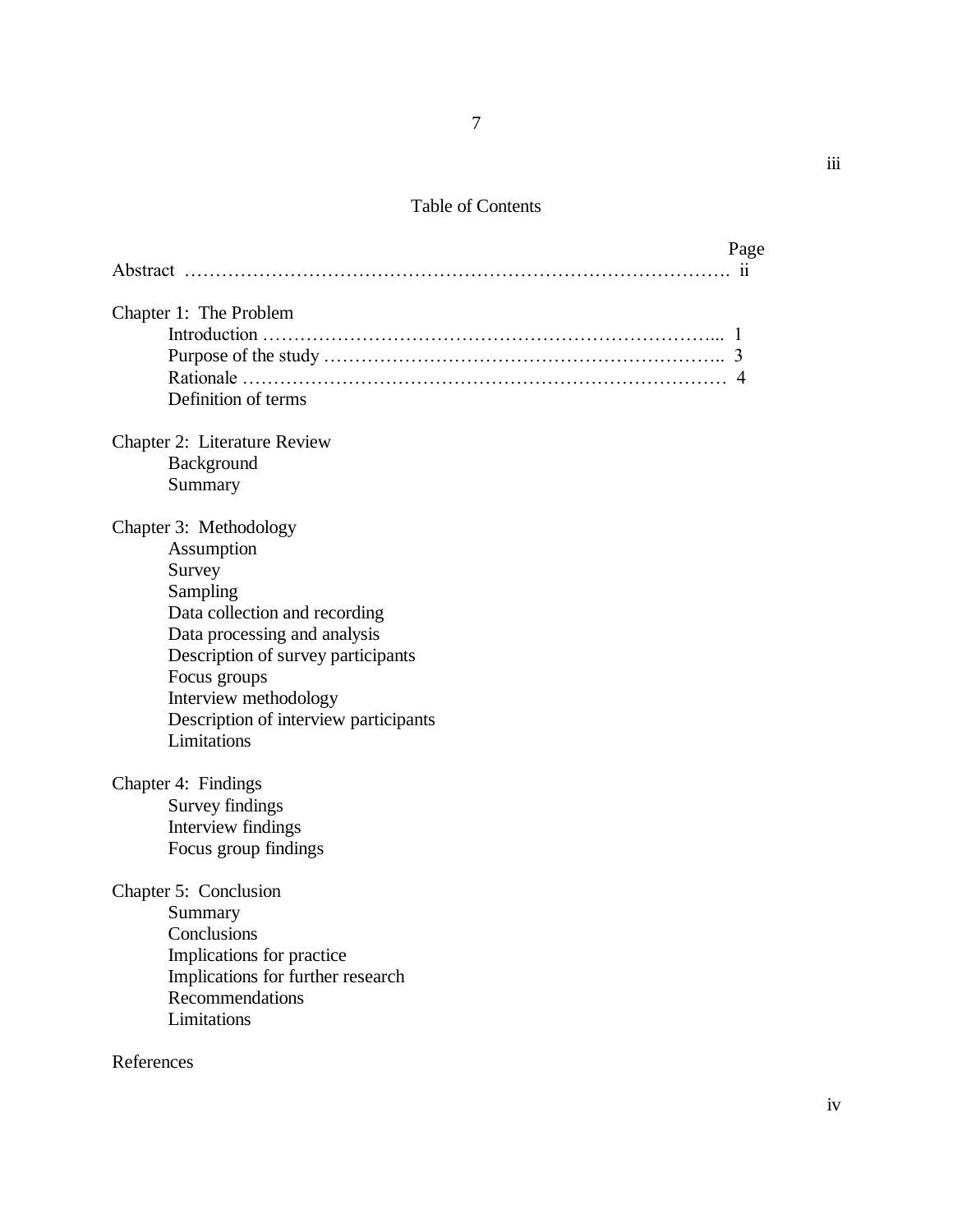# Bibliography

#### Appendices

- Appendix A: Definition of terms
- Appendix B: Proposal and progress reports
- Appendix C: Correspondence to interview participants
- Appendix D: Interview questions
- Appendix E: Transcription of interviews
- Appendix F: Survey questions
- Appendix G: Survey responses (sample)
- Appendix H: Triangulation process instructions
- Appendix I: Triangulation transcriptions
- Appendix J: Triangulation results
- Appendix K: Thank you notes
- Appendix L: News release
- Appendix M: Proofreading invoice

#### NOTES:

- 1. These are suggested headings only. Each paper will require different headings.
- 2. This TOC is for both qualitative and quantitative research. You will not need all of these headings/topics for your paper unless you use both methods.
- 3. Some headings are duplicated in different chapters, but only needed once in the paper
- 4. The chapter headings will be the same for every paper.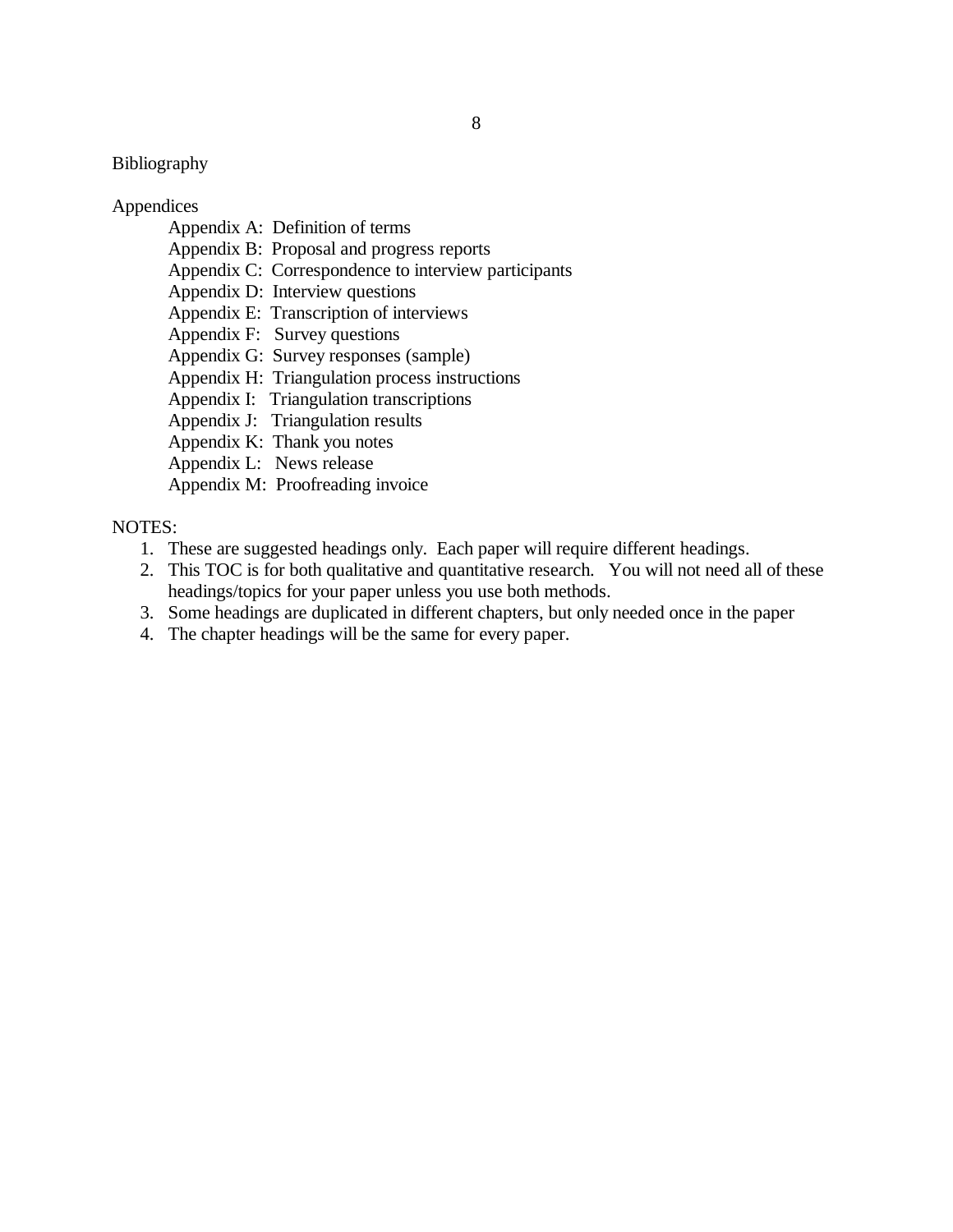#### 9

#### **Guidelines for Evaluating and Writing Qualitative Research**

To understand qualitative research, you must read the entire report. This is how you are able to identify with the investigators and understand how they have come to their conclusions. The process by which this occurs is important, and to understand this process you have to read the entire report from beginning to end. Similar to quantitative studies, there are certain questions that the reader should ask about the report to judge its quality.

This guideline will not only help you in school but also in the workplace when you are asked your opinion on a piece of qualitative research. Remember, this is how professional public relations practitioners, who work with other decision-makers, write and judge the merits of research.

**Introduction** (to the Report/Paper/Article):

Questions to ask yourself as you read/critique or write the Introduction section:

- 1. Is the focus, purpose, or topic of the report/paper stated clearly?
- 2. Does the researcher outline the situations or problems which led to the focus of the report/paper? Does she outline the rationale for the study? Is the importance of the report/paper clear to the reader?
- 3. Does the researcher refine the research problem/question by describing her background research and theory?
- 4. Does the introduction to the report/paper contain an overview of the design of the research?

**Methodology** (described or used by the researcher in the Report/Paper/Article):

Questions to ask yourself as you read/critique or write the Methodology section:

- 1. Does the researcher describe the place(s) or site(s) where the research took place? Does the researcher mention whether the place(s) or site(s) are typical or unique for the respondent?
- 2. Does the researcher describe how he became interested in studying the respondent(s) and how he introduced himself to the respondent(s)?
- 3. How did the researcher explain his presence in the field to respondents? What was the role of the researcher?
- 4. Did the researcher explain who was observed? How long were they observed? How much time did the researcher spend collecting data?
- 5. Did the researcher report any limitations to access to pertinent data?
- 6. Are the data representative of naturally occurring behavior of the respondents?
- 7. Are any limitations of the research design acknowledged by the researcher?

#### **Findings and Interpretations** (outlined by the researcher in the Report/Paper/Article)

Questions to ask yourself as you read/critique or write the Findings and Interpretations section:

- 1. Are the perspectives of the different respondents/participants clearly presented?
- 2. Is background information for respondents *participants* provided by the researcher?
- 3. Is more than one perspective presented by the researcher?
- 4. Are the results well documented by the researcher? Are assertions and interpretations illustrated by the researcher's results?
- 5. Is it clear that the researcher believes what she has been told (the data)? Are the researcher's personal beliefs kept separate from the data?
- 6. Are the researcher's interpretations reasonable? Did the researcher acknowledge her preconceptions and biases?

**Conclusions** (outlined by the researcher in the Report/Paper/Article)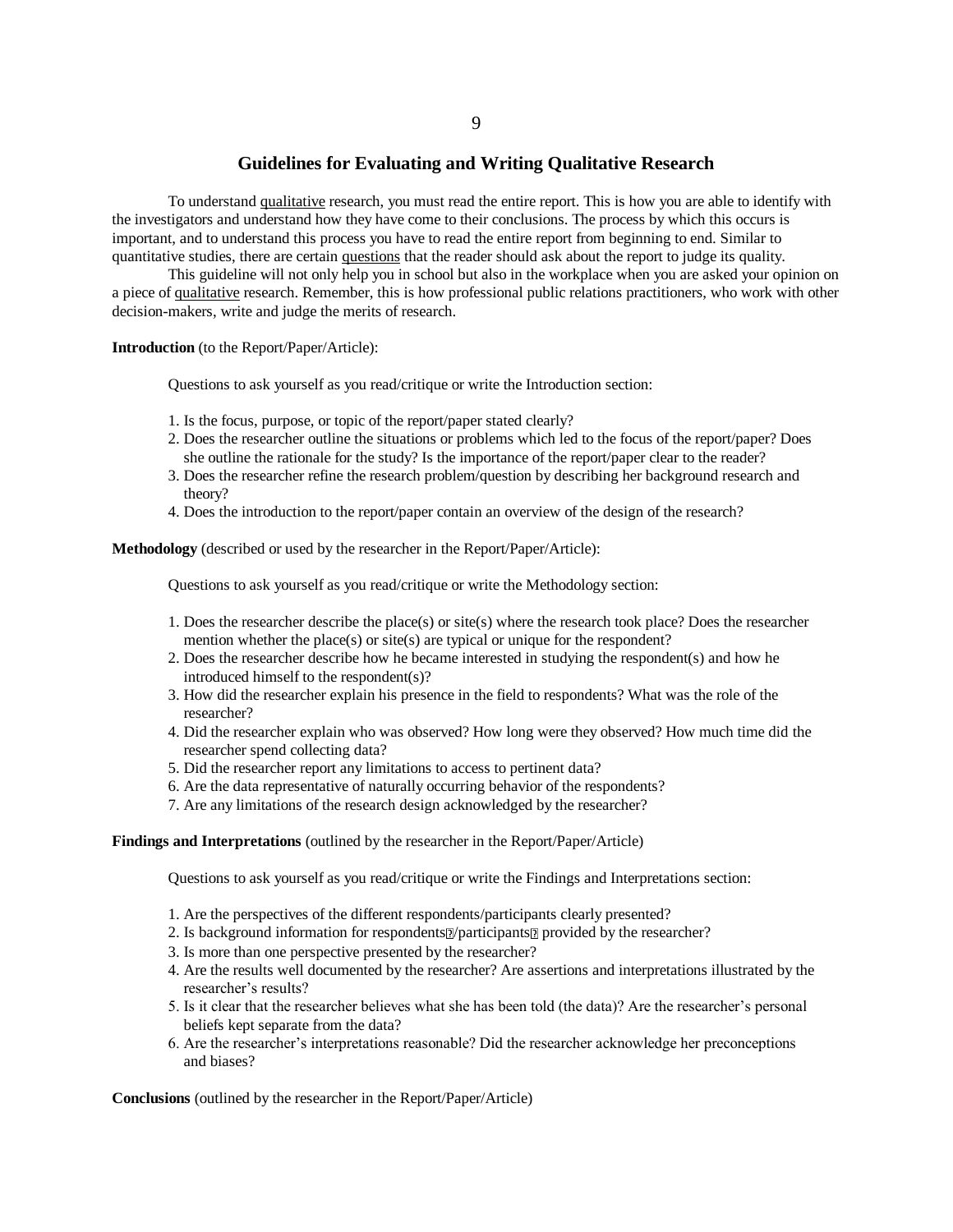Questions to ask yourself as you read/critique or write the Conclusions section:

- 1. Are the researcher's conclusions logically consistent with his findings?
- 2. Are the limitations of the research design and focus clearly outlined by the researcher?
- 3. Are the implications of the researcher's findings adequately outlined?

#### **Guidelines for Evaluating and Writing Quantitative Research**

There is no agreed-upon method or approach to reading research articles or papers. Some readers begin with the conclusion, and others follow the written sequence. My experience suggests that a reader should begin with the abstract, then scan the introduction, research problem, and conclusion sections. If, after reading these sections, you are still interested in the article or paper, you should start at the beginning and read the entire article or paper more carefully. Whenever reading research, you should keep in mind the practical or meaningful significance of the study. Research is significant if there are no serious weaknesses in the design and the differences obtained between groups or individuals are large enough to suggest changes in theory or practice.

Other questions should be kept in mind when reading research. While you need to become acquainted with the following considerations now, a full understanding and application of the questions will follow with increased experience and knowledge of the quantitative methodology. The following questions, organized according to each major section of a research article, constitute a guideline for evaluating and writing quantitative research.

This guideline will not only help you in school but also in the workplace when you are asked your opinion on a piece of quantitative research. Remember, this is how professional public relations practitioners, who work with other decision-makers, write and judge the merits of research.

**Research Problem** (of the research Report/Paper/Article)

Questions you should ask when reading/critiquing or writing this section):

- 1. Has the researcher clearly and succinctly stated the research problem?
- 2. Is the problem sufficiently delineated so as to be amenable to investigation? Does the problem have sufficient practical value to warrant study?
- 3. Possibly with the exception of some descriptive research, is the problem stated in such a way that it expresses the relationship of two or more variables?
- 4. Has the researcher clearly outlined the rationale for the research problem? Has the researcher indicated that the problem has been studied before? If so, has the researcher explained why it should be studied again? Will the current study provide additional knowledge?
- 5. Has the researcher indicated that the anticipated findings will give rise to further hypotheses and so add to existing knowledge?

#### **Review of Literature** (in the Report/Paper/Article)

Questions you should ask yourself when reading/critiquing or writing this section:

- 1. How adequately has the researcher surveyed the literature.
- 2. Does the researcher present pertinent material in the review or is it just filler material?
- 3. Does the researcher critically evaluate previous research finding and studies, or is the review only a summary of what is known without pointing out any possible deficiencies of previous research or alternative explanations for previous findings?
- 4. Does the researcher's review support the need for studying the problem?
- 5. Does the researcher's review develop and establish a theoretical framework for the problem?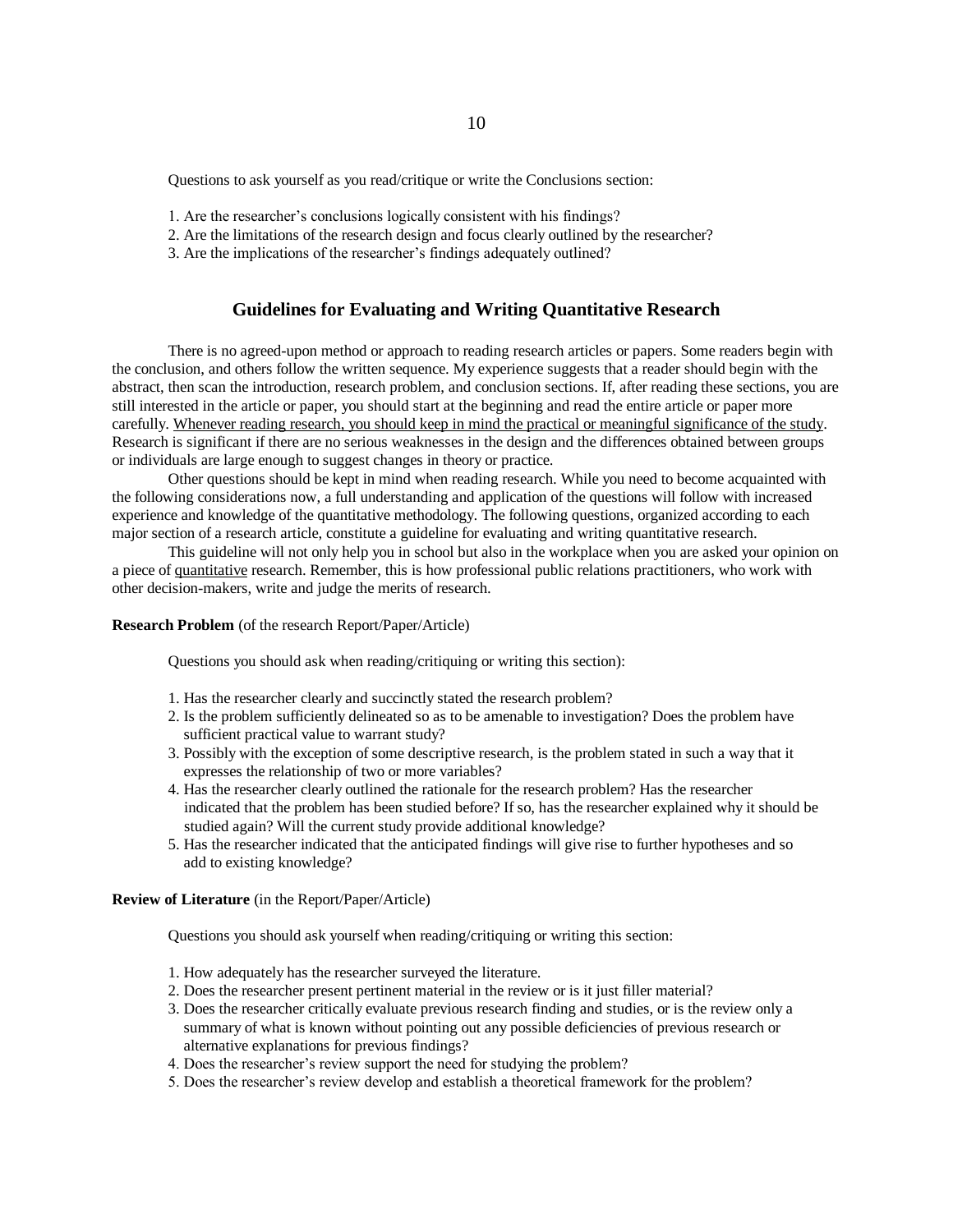#### **Hypothesis or Questions** (in the Report/Paper/Article)

Questions you should ask yourself when reading/critiquing or writing this section:

- 1. Does the researcher advance any assumptions with respect to her hypothesis or questions? If she does, are they explicitly stated (they should be), or are they implied?
- 2. Are the researcher's hypotheses consistent with theory in the body of knowledge and known facts? Are the hypotheses testable? Do they provide a suggested answer to the stated research problem?
- 3. Are all the terms used by the researcher adequately defined in operational fashion?

**Methodology** (in the Report/Paper/Article)

Questions you should ask yourself when reading/critiquing or writing this section:

- 1. Does the researcher describe the procedures, design and instruments used to gather the data with sufficient clarity so as to permit another research to replicate the study?
- 2. Did the researcher describe the total subject population fully? Did the researcher use the total population or did he use a sample from it? If a sample is used, is it representative of the total population from which it was selected? Note: The method of sampling is very important.
- 3. Does the researcher present evidence about the validity and reliability of the instruments she used?
- 4. Did the researcher use a pretest? Did the researcher conduct a pilot study? If so why and are they described? What were the results? Was the problem or question or procedure changed as a result of the pretest or pilot study, and if so, was this modification justifiable or desirable in your opinion?
- 5. Has the researcher pointed out any obvious weaknesses in the overall design of the study in your opinion?

**Results** (in the Report/Paper/Article)

Questions you should ask when reading/critiquing or writing this section:

- 1. In you opinion, are statistical techniques needed to analyze the data? If so, do you think the most appropriate and meaningful statistical techniques were used?
- 2. Did the researcher present the results adequately? Are all the questions employed in the survey? reprinted? Has the researcher used tables, figures and charts appropriately?

#### **Discussion, Implications, Conclusions** (in the Report/Paper/Article)

Questions you should ask yourself when reading/critiquing or writing this section:

- 1. Do you think the researcher's conclusions and generalizations are consistent with the results (Findings)? What are the implications of the findings? Has the researcher over generalized her findings?
- 2. Does the researcher discuss the limitations of her study?
- 3. Are there, in your opinion, any extraneous factors that might have affected the findings? Did the researcher consider them?
- 4. Did the researcher present conclusions consistent with the theory or known facts?
- 5. Did the researchers present and discuss the conclusions (both those relevant to the original hypothesis and any serendipitous findings) adequately?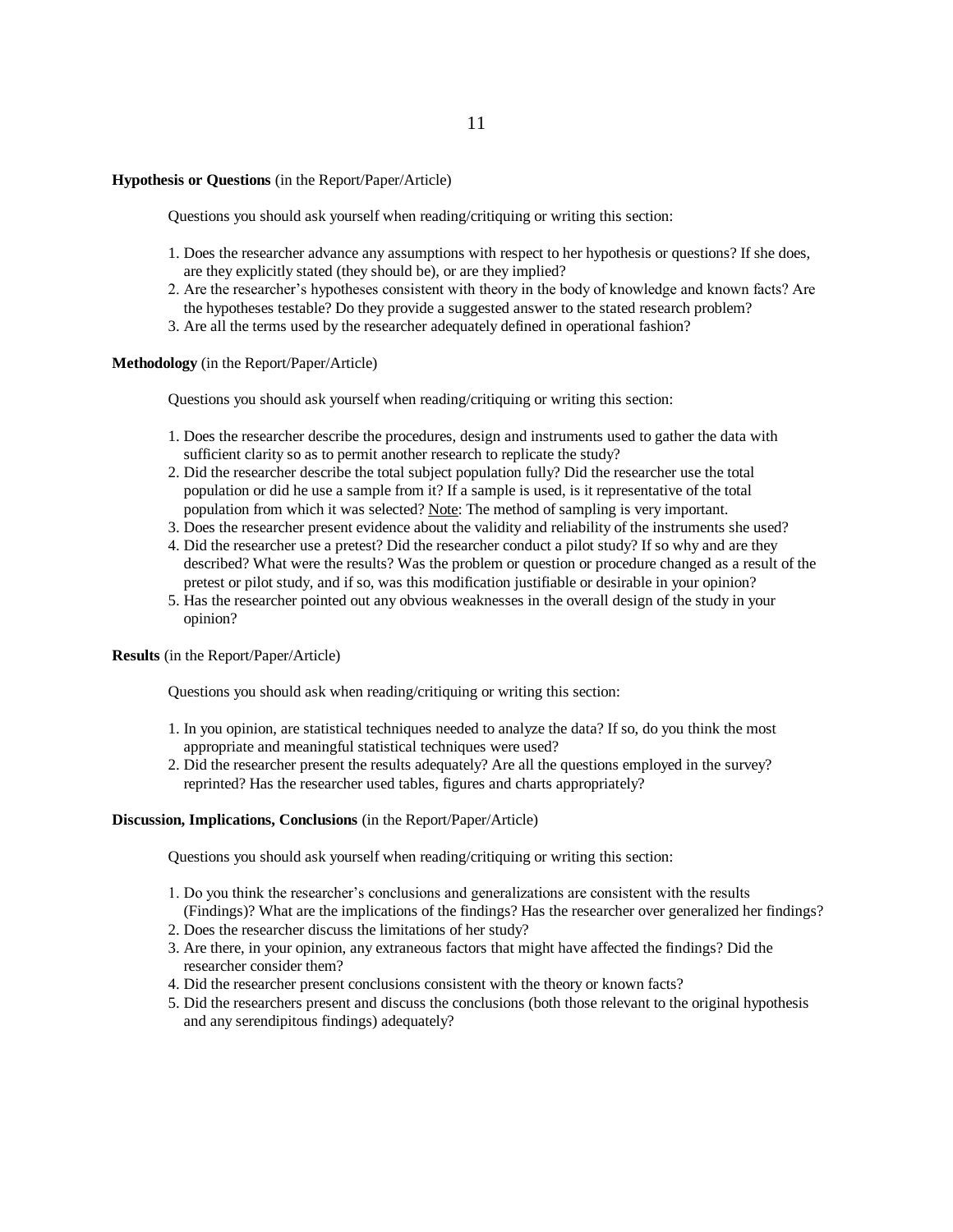# **Seneca College Corporate Communications Program School of English and General Education Grading Criteria For Research Reports**

| $90 - 100 A +$                                | $80 - 89$ A                                         |
|-----------------------------------------------|-----------------------------------------------------|
| Exceptional writing in all respects           | Very good writing                                   |
| Contains original creative thoughts           | Well organized with few errors<br>$\bullet$         |
| Very well organized and expressed             | Shows clear understanding of                        |
| Sound critical evaluation                     | concepts and evidence of critical                   |
| Clear command of techniques and               | thought                                             |
| principles of the discipline                  | Ability to differentiate and interpret<br>$\bullet$ |
| Publishable where applicable                  | relevant issues                                     |
| Consistently exceeds expectations             | Analytic treatment of content<br>$\bullet$          |
| High level of synthesis                       | Application of ideas<br>$\bullet$                   |
| New understandings                            | Synthesis: able to make connections                 |
| <b>Extension of content</b><br>$\bullet$      | among disparate details or ideas                    |
| Adheres to CP style in all respects           | Evaluation of ideas and contents<br>$\bullet$       |
|                                               | Manipulation and interpretation of                  |
|                                               | data                                                |
|                                               | Concepts and understandings                         |
|                                               | grounded in real applications                       |
| $75 - 79 B +$                                 | $70 - 74 B$                                         |
| Good writing                                  | Adequate writing                                    |
| Meets some of the above criteria              | Constitutes baseline for PR writing                 |
| Shows basic competence in                     | Shows comprehension of course<br>$\bullet$          |
| synthesis and critical thinking               | content and pulls together                          |
| Shows competent grasp of writing<br>$\bullet$ | information in a coherent,                          |
| and reference styles                          | understandable fashion                              |
| Adheres to proper references and              | Descriptive treatment of content<br>$\bullet$       |
| grammatical styles                            | Identification of key elements<br>$\bullet$         |
| Logically organized                           | recognition of basic facts knowledge<br>and recall  |
|                                               | Retrieval of information                            |
|                                               | Grammatically correct writing                       |
|                                               | Little integration of concepts                      |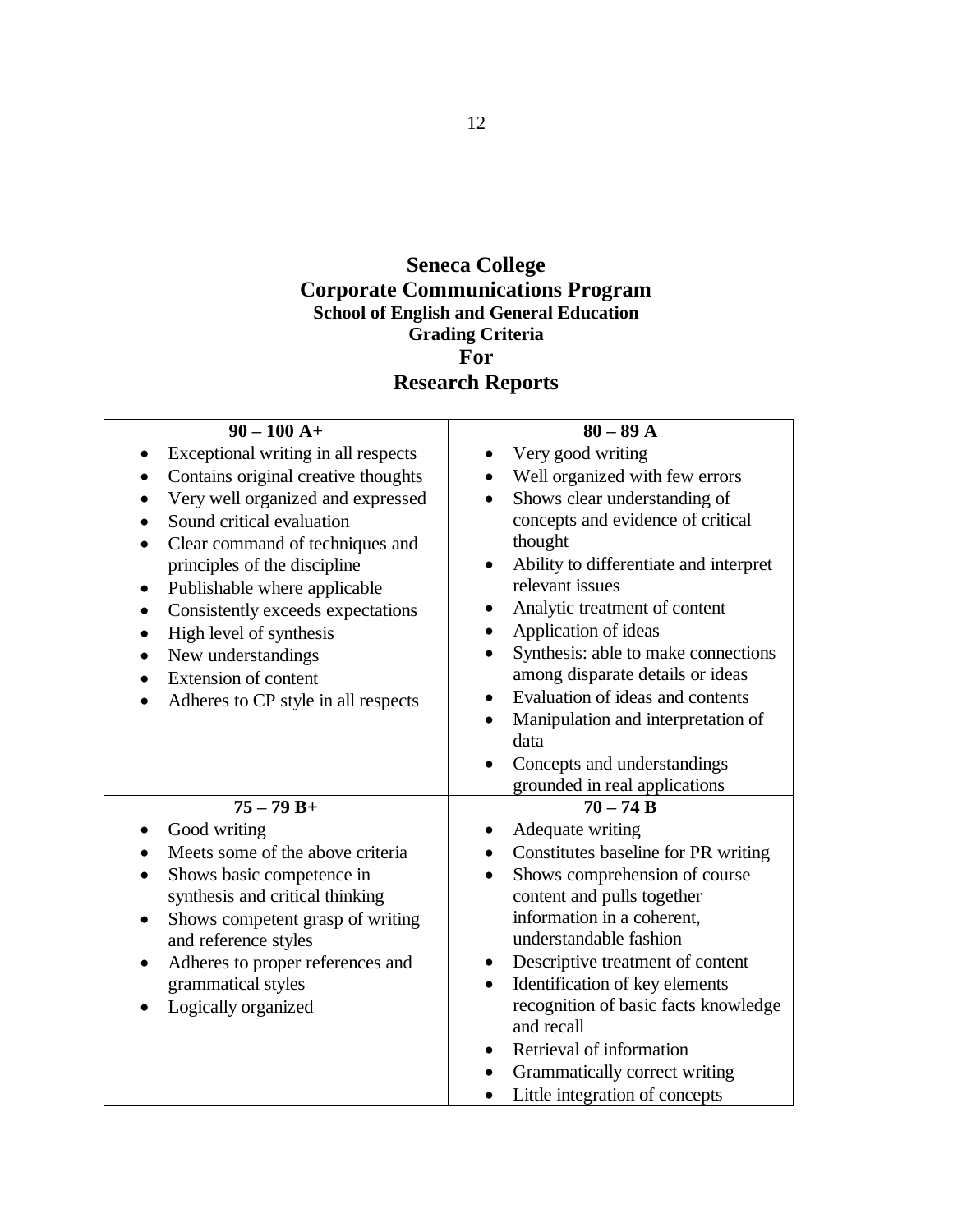# **SENECA COLLEGE PEER EVALUATION FORM\* CCM 741**

*Please complete one form for each team member. You may use a separate sheet of paper to record your comments on each section. Insert the appraisal form and the sheets in an envelope, sign the outside, and return it by the due date to your Professor.*

#### **Team Member's Name: \_\_\_\_\_\_\_\_\_\_\_\_\_\_\_\_\_\_\_\_\_\_\_\_\_\_\_\_\_\_\_\_\_\_\_\_\_\_\_\_\_\_\_\_\_\_\_\_\_\_\_\_\_\_\_\_**

Please rate your team member in each category using the five-point scale.

#### A. CREATIVITY/INITIATIVE:

|                                                                                                                  |                                                                                               | 4 |                                                                                                                                     |
|------------------------------------------------------------------------------------------------------------------|-----------------------------------------------------------------------------------------------|---|-------------------------------------------------------------------------------------------------------------------------------------|
| Offered comments which were<br>not pertinent to the discussion.<br>Comments focussed on own<br>area of interest. | Although willing to explore new<br>ideas, limited success in including<br>them in discussion. |   | Often suggested new<br>ideas or creative solutions.<br>Encouraged and built on<br>the input and expertise of<br>other team members. |
| <b>COMMENTS:</b>                                                                                                 |                                                                                               |   |                                                                                                                                     |

\_\_\_\_\_\_\_\_\_\_\_\_\_\_\_\_\_\_\_\_\_\_\_\_\_\_\_\_\_\_\_\_\_\_\_\_\_\_\_\_\_\_\_\_\_\_\_\_\_\_\_\_\_\_\_\_\_\_\_\_\_\_\_\_\_\_\_\_\_\_\_\_\_\_\_\_\_\_\_\_\_\_\_\_\_\_\_\_\_\_\_\_

#### B. FACILITATION:



 $\overline{\phantom{a}}$  , and the contribution of the contribution of the contribution of the contribution of the contribution of the contribution of the contribution of the contribution of the contribution of the contribution of the